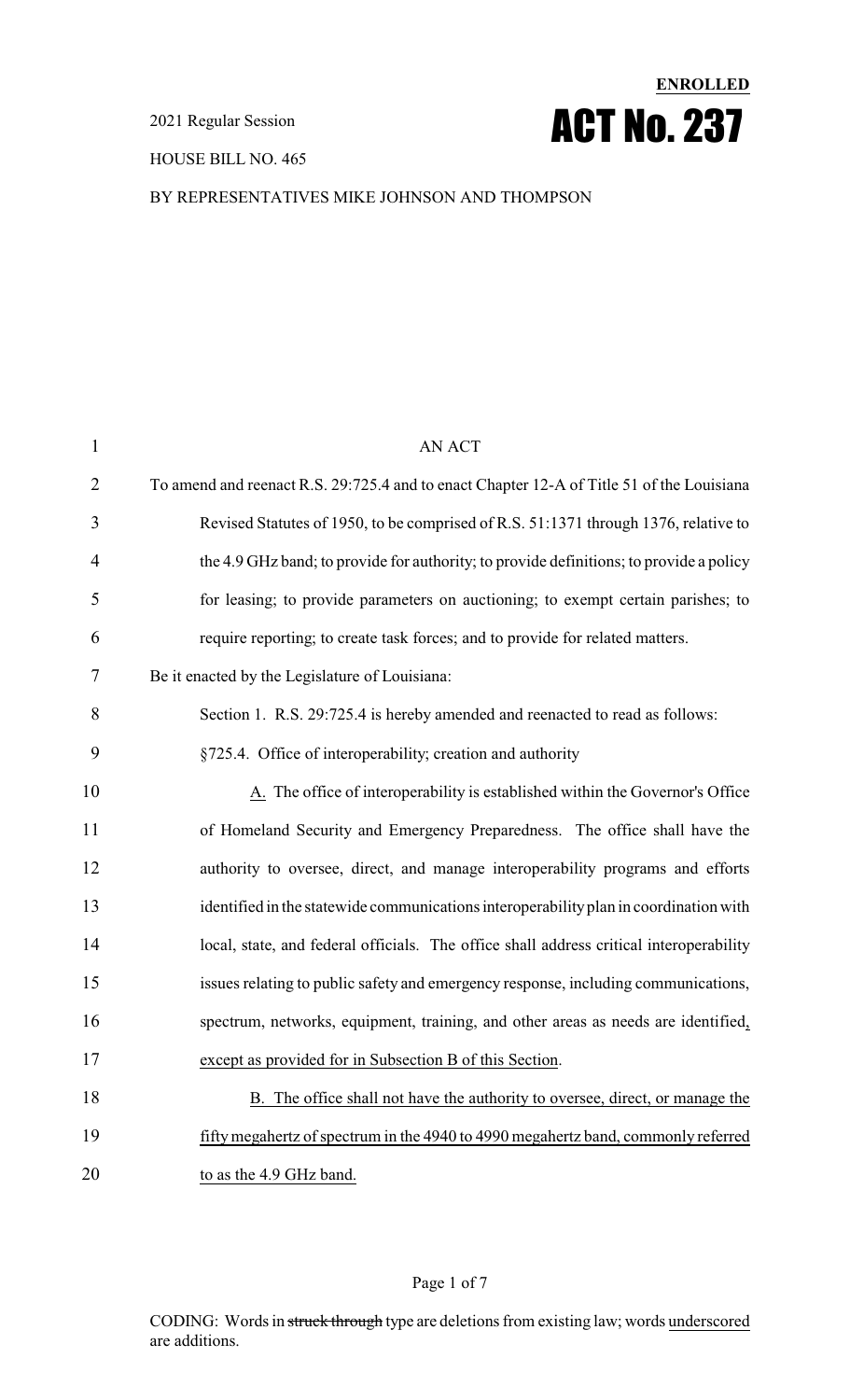| $\mathbf{1}$ | Section 2. Chapter 12-A of Title 51 of the Louisiana Revised Statutes of 1950,      |
|--------------|-------------------------------------------------------------------------------------|
| 2            | comprised of R.S. 51:1371 through 1376, is hereby enacted to read as follows:       |
| 3            | CHAPTER 12-A. 4.9 GHz ALLOCATION                                                    |
| 4            | §1371. Short title                                                                  |
| 5            | This Chapter shall be known and may be cited as the "4.9 GHz Allocation"            |
| 6            | <u>Act".</u>                                                                        |
| 7            | §1372. Definitions                                                                  |
| 8            | As used in this Chapter, the following terms have the meaning ascribed to           |
| 9            | them:                                                                               |
| 10           | (1) "4.9 GHz band" means the fifty megahertz of spectrum in the 4940 to             |
| 11           | 4990 megahertz band.                                                                |
| 12           | (2) "Office" means the office under the direction of the executive director         |
| 13           | of broadband development and connectivity.                                          |
| 14           | §1373. Auctioning of the 4.9 GHz band; authority; policy requirements               |
| 15           | A. The office is hereby designated as the lessor of the 4.9 GHz band, in            |
| 16           | accordance with Federal Communications Commission rules. The office shall           |
| 17           | oversee, manage, and direct the leasing of the 4.9 GHz band in accordance with all  |
| 18           | rules and regulations provided in FCC-20-137.                                       |
| 19           | B. The office shall develop a policy for leasing the 4.9 GHz band. The office       |
| 20           | shall ensure that the policy complies with the federal regulations provided for in  |
| 21           | Subsection A of this Section and meets all of the following requirements:           |
| 22           | (1) Utilizes a blind auction method in which any natural or juridical person        |
| 23           | interested in leasing the 4.9 GHz band may submit bids to the office, and shall not |
| 24           | be provided any information regarding other bids.                                   |
| 25           | Auctions the 4.9 GHz band as follows:                                               |
| 26           | Three portions of the band, each consisting of ten megahertz for Priority<br>(a)    |
| 27           | Access License.                                                                     |
| 28           | (b) Reserve ten megahertz of the band for General Authorized Access.                |
| 29           | (3) Reserves ten megahertz of the 4.9 GHz band for public safety usage.             |

Page 2 of 7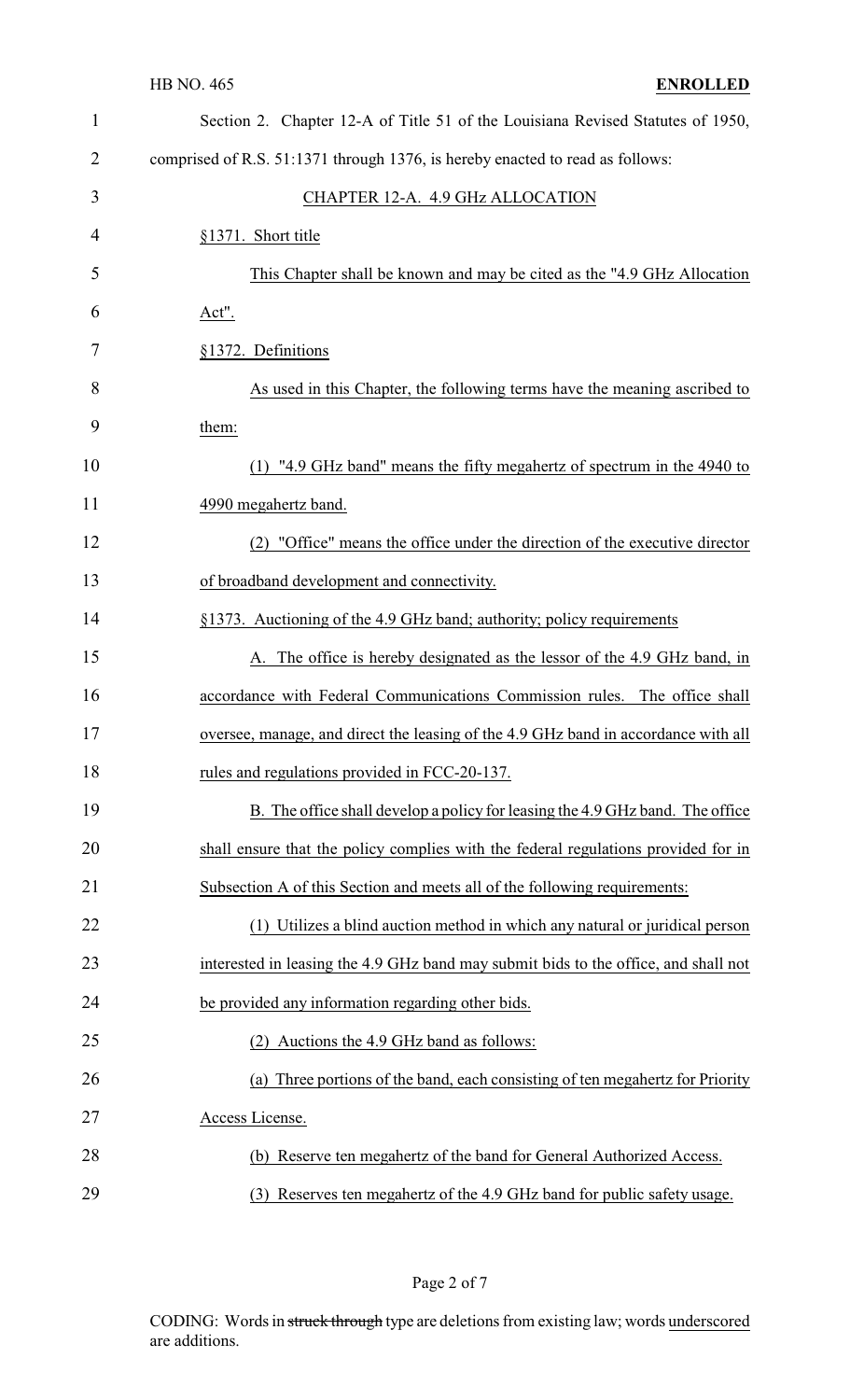| $\mathbf{1}$   | $(4)(a)$ Implements a tiered spectrum-sharing architecture, using an approved             |
|----------------|-------------------------------------------------------------------------------------------|
| $\overline{2}$ | Spectrum Access System, that provides incumbent and license holder protection.            |
| 3              | (b) The Spectrum Access System is required to monitor spectrum utilization,               |
| 4              | provide interference mitigation control, and provide a reporting mechanism.               |
| 5              | In addition to the requirements of Subparagraphs (a) and (b) of this<br>(c)               |
| 6              | Paragraph the Spectrum Access System is required to include all of the following          |
| 7              | capabilities:                                                                             |
| 8              | Radio registration transmission.<br>(i)                                                   |
| 9              | (ii) Interference analysis.                                                               |
| 10             | (iii) Incumbent protection.                                                               |
| 11             | (iv) License validation.                                                                  |
| 12             | (v) Radio channel assignment.                                                             |
| 13             | (vi) Radio power limits control.                                                          |
| 14             | (vii) License protection.                                                                 |
| 15             | (5) Implements a tiered spectrum-sharing licensing model, that provides a                 |
| 16             | "use it or share it" licensing scheme to allow the general public and enterprise to       |
| 17             | have access to General Authorized Access licenses at no cost, when the Priority           |
| 18             | Access License holder is not using the spectrum in a defined area.                        |
| 19             | (6) In accordance with FCC-20-137, does not auction or lease any spectrum                 |
| 20             | currently in use by any incumbent, but shall allow an incumbent to consolidate            |
| 21             | spectrum into one continuous band upon request.                                           |
| 22             | (7) Limits the length of the auction for portions of the 4.9 GHz band to three            |
| 23             | years, and allows an auction winner who utilizes the band to apply for two additional     |
| 24             | years of usage of the portions won at auction.                                            |
| 25             | (8) Requires an auction winner to utilize his portion of the 4.9 GHz band or              |
| 26             | submit to the office plans to utilize his portion of the band within three years from     |
| 27             | the date of possession. If an auction winner has not utilized his portion of the band     |
| 28             | or submitted plans for utilization, within the three-year period, the office shall regain |
| 29             | possession of his portion of the band and shall auction the portion during the            |
| 30             | following calendar year.                                                                  |

## Page 3 of 7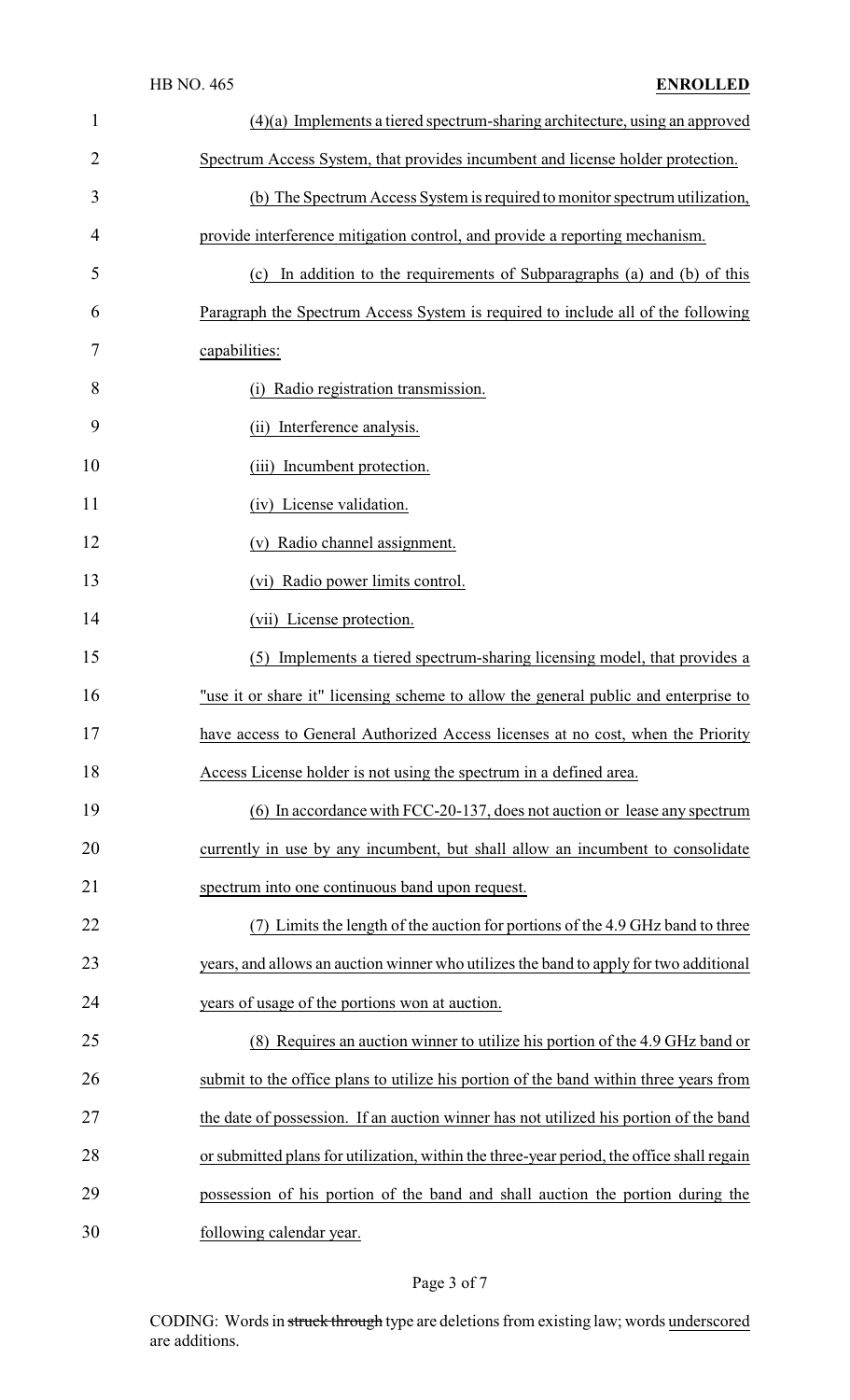| $\mathbf{1}$   | (9) In the event that there are no winning bids for an auctioned portion of the       |
|----------------|---------------------------------------------------------------------------------------|
| $\overline{2}$ | 4.9 GHz band, requires the office to attempt to auction that portion again within one |
| 3              | calendar year.                                                                        |
| 4              | (10) Requires the initial auction to take place on or before June 10, 2022.           |
| 5              | (11) Allocates the proceeds from the auction as follows:                              |
| 6              | (a) Fifty percent to the office.                                                      |
| 7              | (b) Fifty percent to the parish from which the spectrum originated, to be used        |
| 8              | for public safety equipment.                                                          |
| 9              | $(12)(a)$ Prohibits the office from auctioning any portion of the 4.9 GHz band        |
| 10             | in the following parishes to any natural or juridical person during the 2022 calendar |
| 11             | year:                                                                                 |
| 12             | (i) Ascension.                                                                        |
| 13             | (ii) Bossier.                                                                         |
| 14             | (iii) Caddo.                                                                          |
| 15             | (iv) Calcasieu.                                                                       |
| 16             | $(v)$ DeSoto.                                                                         |
| 17             | (vi) East Baton Rouge.                                                                |
| 18             | (vii) Iberia.                                                                         |
| 19             | (viii) Jefferson.                                                                     |
| 20             | (ix) Lafayette.                                                                       |
| 21             | (x) Lafourche.                                                                        |
| 22             | (xi) Lincoln.                                                                         |
| 23             | (xii) Plaquemines.                                                                    |
| 24             | (xiii) Rapides.                                                                       |
| 25             | (xiv) St. Bernard.                                                                    |
| 26             | (xv) St. Charles.                                                                     |
| 27             | (xvi) St. James.                                                                      |
| 28             | (xvii) St. John the Baptist.                                                          |
| 29             | (xviii) St. Tammany.                                                                  |
| 30             | (xix) Terrebonne.                                                                     |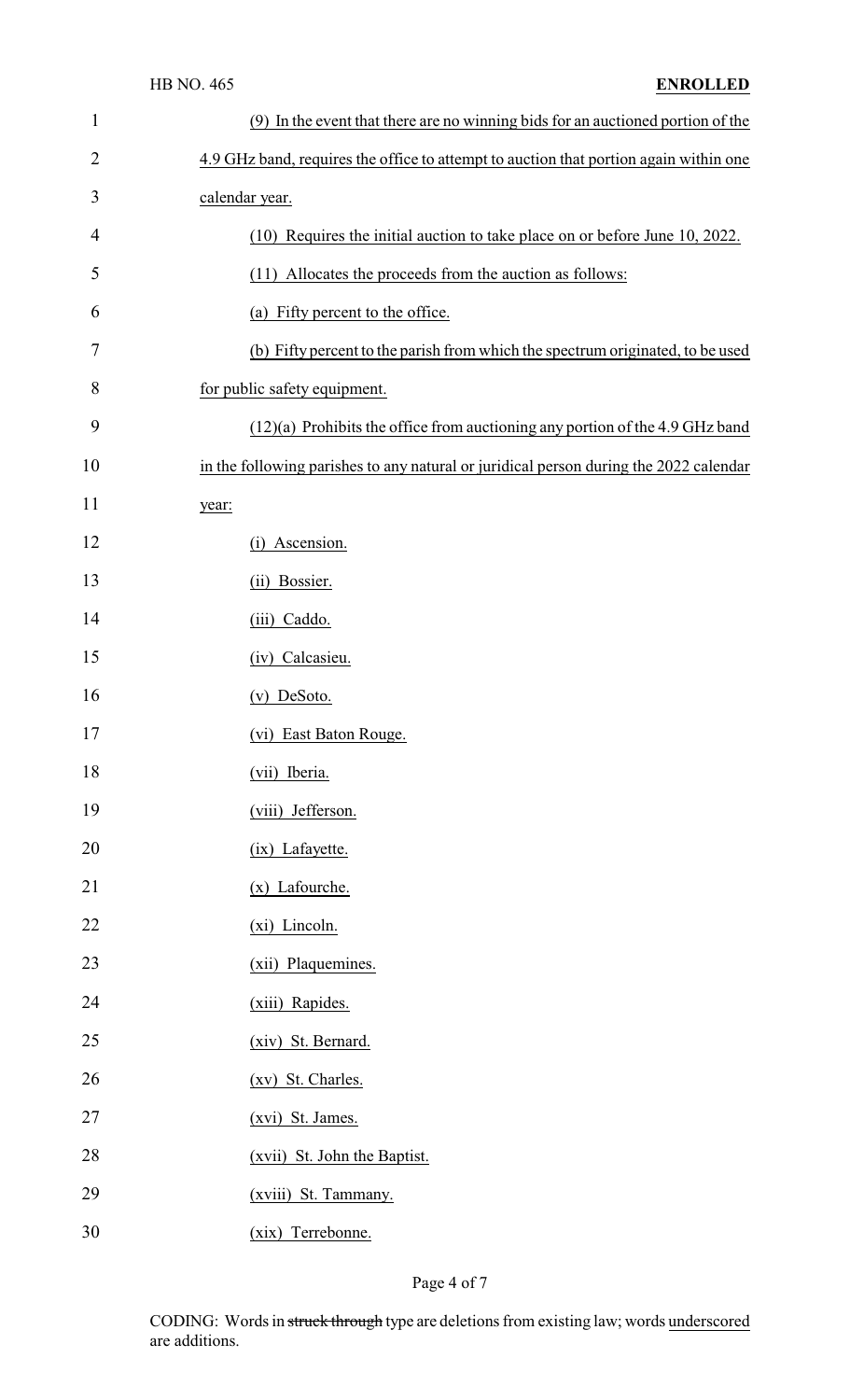|                | <b>HB NO. 465</b><br><b>ENROLLED</b>                                                  |
|----------------|---------------------------------------------------------------------------------------|
| 1              | (xx) West Baton Rouge.                                                                |
| $\overline{c}$ | (b) Prohibits the office from auctioning any portion of the 4.9 GHz band in           |
| 3              | Ouachita Parish to any natural or juridical person.                                   |
| 4              | §1374. Reporting Requirements                                                         |
| 5              | A. The office shall require auction winners, incumbents, and entities using           |
| 6              | the 4.9 GHz band for public safety to submit reports to the office on or before       |
| 7              | January 1, 2023. The report shall include the following:                              |
| 8              | The amount of the 4.9 GHz band being used by the reporting person.<br>(1)             |
| 9              | The specific bands of the 4.9 GHz band that are being used by the<br>(2)              |
| 10             | reporting person.                                                                     |
| 11             | The purpose for which the reporting person is using the 4.9 GHz band.<br>(3)          |
| 12             | (4) Any other information the office requires.                                        |
| 13             | B. The office shall submit a report regarding the status of the 4.9 GHz band          |
| 14             | to the House Committee on Commerce and the Senate Committee on Commerce,              |
| 15             | Consumer Protection, and International Affairs prior to March 1, 2023. The report     |
| 16             | shall include the following:                                                          |
| 17             | (1) All users of the 4.9 GHz band including auction winners, incumbents,              |
| 18             | and entities using the band for public safety.                                        |
| 19             | The funds raised due to the auction of the 4.9 GHz band.<br>(2)                       |
| 20             | (3) Approximately how many people have been connected through use of the              |
| 21             | 4.9 GHz band.                                                                         |
| 22             | §1375. Commercial use task force; establishment; chair; membership; consideration;    |
| 23             | reporting requirement                                                                 |
| 24             | A. Prior to January 1, 2023, the office shall establish, facilitate, and maintain     |
| 25             | a task force to study the commercial effects of the 4.9 GHz band use in this state.   |
| 26             | The executive director of broadband development and connectivity shall serve as       |
| 27             | chair of the task force, and the remainder of the task force is to be composed of the |
| 28             | following members:                                                                    |
| 29             | The governor or his designee.<br>(1)                                                  |
| 30             | The speaker of the House of Representatives or his designee.                          |

Page 5 of 7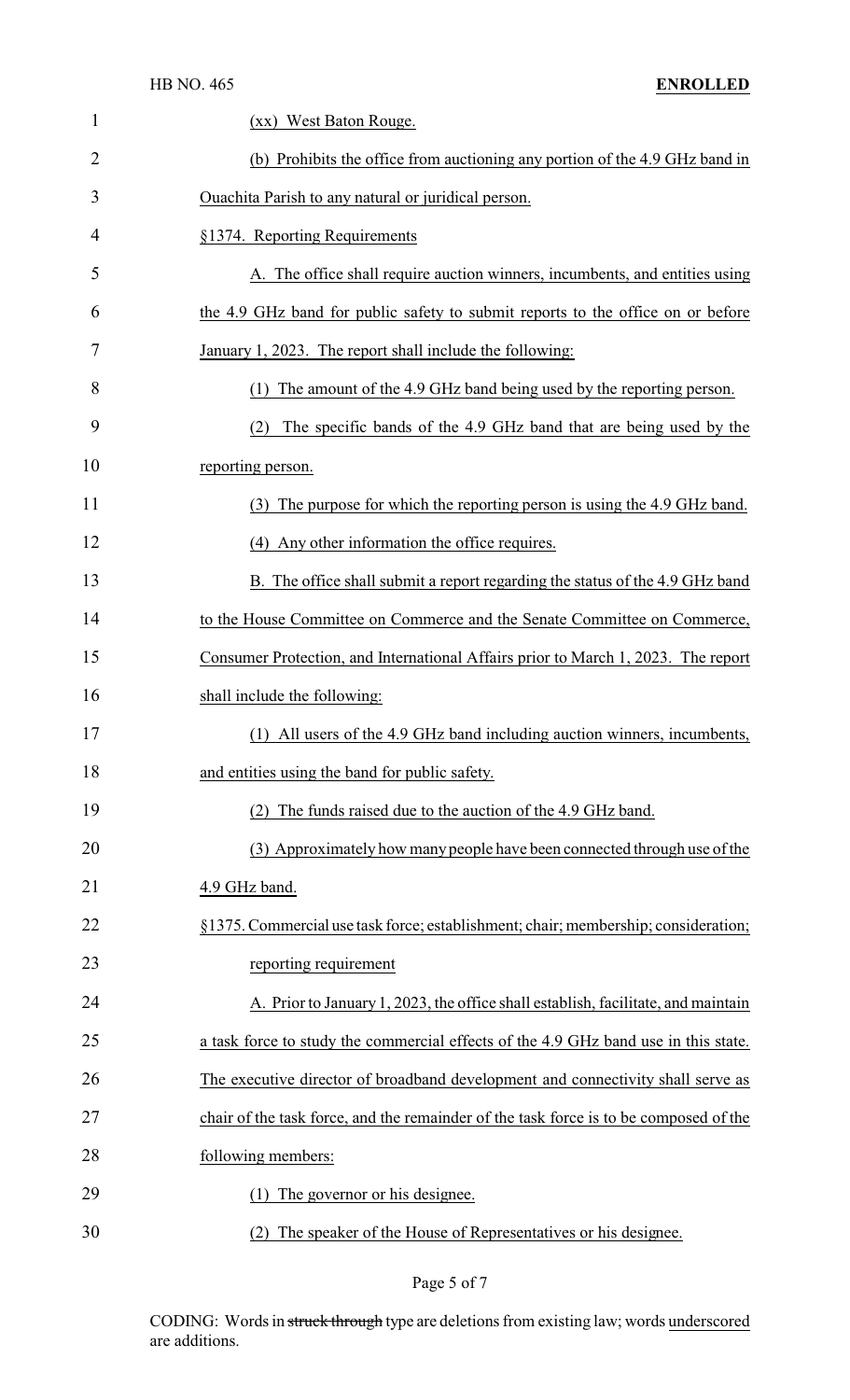|                | <b>HB NO. 465</b><br><b>ENROLLED</b>                                               |
|----------------|------------------------------------------------------------------------------------|
| 1              | The president of the Senate or his designee.<br>(3)                                |
| $\overline{2}$ | (4) The chairman of the House Committee on Commerce or his designee.               |
| 3              | The chairman of the Senate Committee on Commerce, Consumer<br>(5)                  |
| 4              | Protection, and International Affairs or his designee.                             |
| 5              | B. The task force shall hold the first meeting no later than January 31, 2022,     |
| 6              | and shall continue to meet, as often as necessary, until January 1, 2025. The task |
| 7              | force shall meet at least twice per calendar year.                                 |
| 8              | C. The task force shall examine how the 4.9 GHz band is being utilized             |
| 9              | commercially and consider other potential uses for the band.                       |
| 10             | D. The task force shall submit a report making recommendations as to how           |
| 11             | to utilize the 4.9 GHz band to the legislature no later than six months before the |
| 12             | convening of the 2024 Regular Session.                                             |
| 13             | E. The Division of Administration shall provide staff support as necessary         |
| 14             | to carry out the provisions of this Section.                                       |
| 15             | §1376. Public use task force; establishment; chair; membership; consideration;     |
| 16             | reporting requirements.                                                            |
| 17             | A. Prior to January 1, 2022, the office shall establish, facilitate, and maintain  |
| 18             | a task force to study the public use of the 4.9 GHz band use in this state. The    |
| 19             | executive director of broadband development and connectivity shall serve as chair  |
| 20             | of the task force, and the remainder of the task force is to be composed of the    |
| 21             | following members:                                                                 |
| 22             | (1) A representative of the Louisiana State Firemen's Association.                 |
| 23             | (2) A representative of the Louisiana Sheriffs' Association.                       |
| 24             | (3) A representative of the Louisiana State Police.                                |
| 25             | (4) A representative of the Louisiana Ambulance Alliance.                          |
| 26             | A representative of the Louisiana Chapter of the Association of<br>(5)             |
| 27             | Public-Safety Communications Officials.                                            |
| 28             | (6) An appointee of the chair of the House Committee on Commerce.                  |
| 29             | An appointee of the chair of the Senate Committee on Commerce,<br>(7)              |
| 30             | Consumer Protection, and International Affairs.                                    |

Page 6 of 7